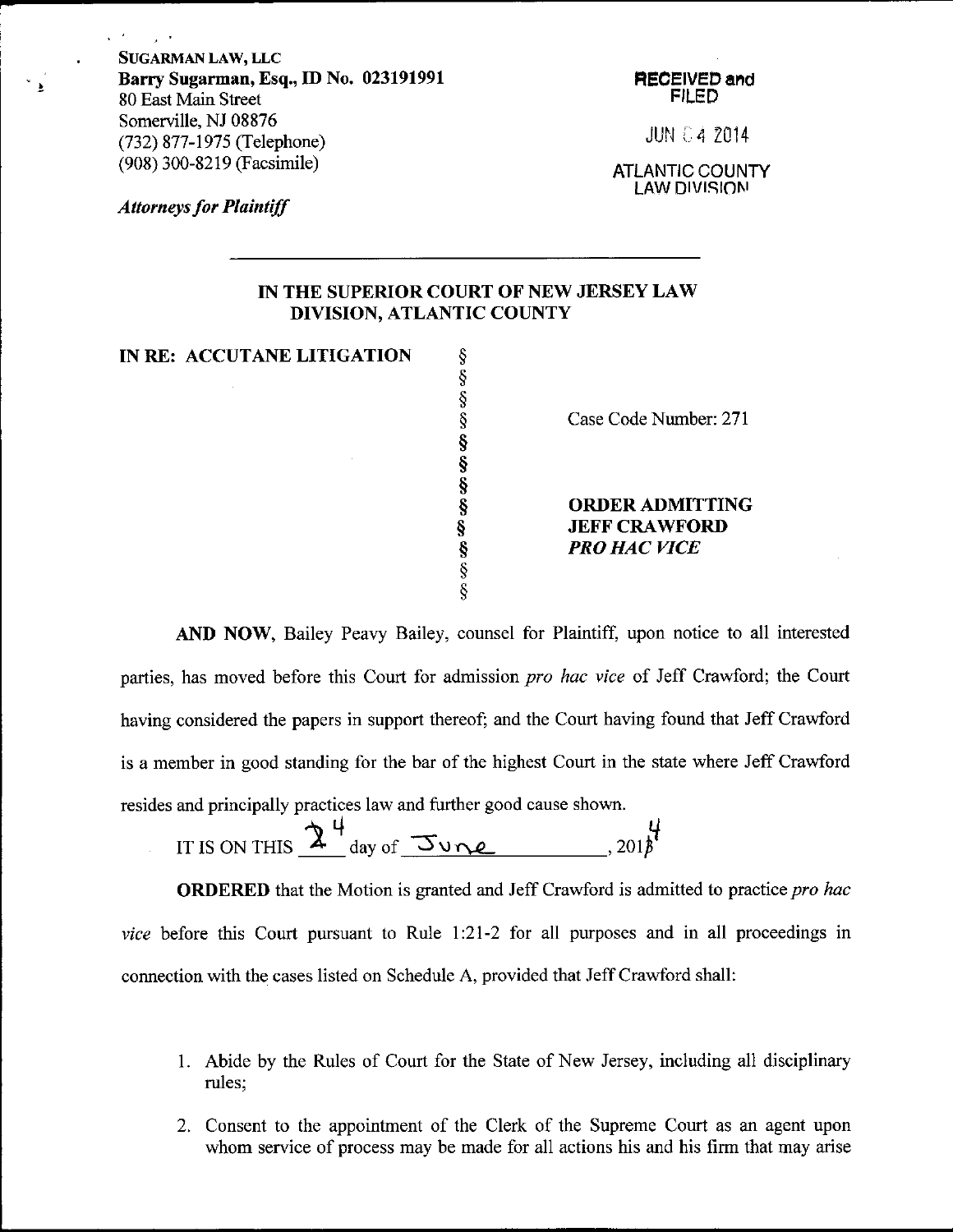out of his participation in this matter;

- 3. Notify the Court immediately of any matter affecting his standing before this Court; and
- 4. Have all pleadings and other papers filed in the Court signed by an attorney-at-law of this court employed by the firm of Bailey Peavy Bailey, who shall be responsible for the conduct of Jeff Crawford; and it is further

ORDERED that Jeff Crawford shall make payment of fees as provided in the New

Jersey Rules of Court, Rule 1:28-1(b), 1:28-2 and 1:28B-1(e), within thirty (30) days of the date

of this Order, and it is further

ORDERED that the Clerk of this Court shall forward a copy of this Order to the

Treasurer of the New Jersey Fund for Client Protection; and it is further

ORDERED that copies of this Order shall be served by attorneys for Plaintiff upon all counsel of record within seven (7) days of receipt thereof.

Honorable Cart

 $\mathbf{I}$  $\lfloor$ I oysed .\|Unopposed